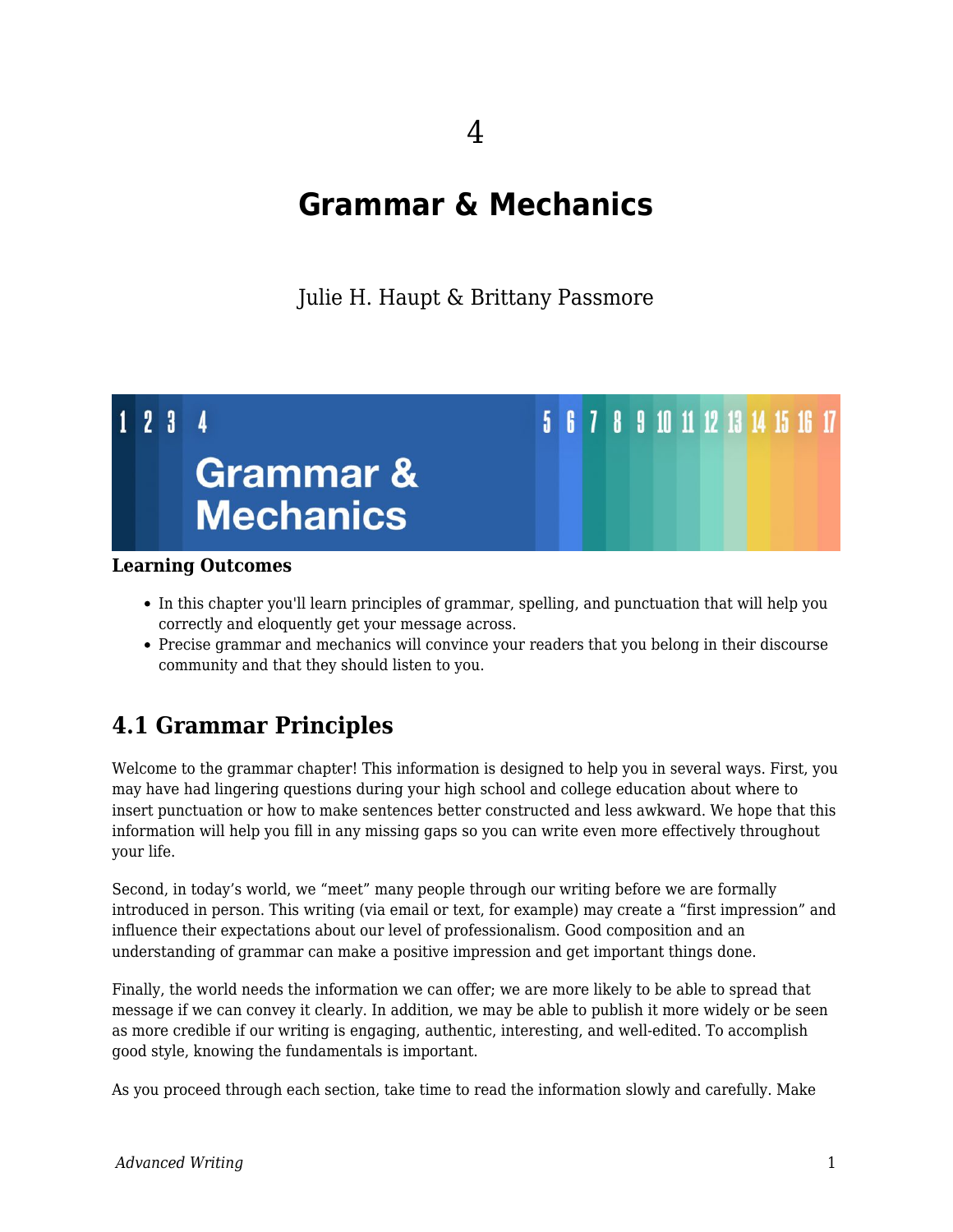note of the examples and the ways they demonstrate the principle being discussed. Note sections for review that are new to you or where you might need more practice.

This grammar instruction includes three major sections to share principles of

- 1. Structure
- 2. Power, and
- 3. Polish.

**Structure** represents the building block principles that help you understand the organization of sentences and teaches ways to add punctuation to keep your meaning clear to the reader. The **Power** section contains rules that can help your writing gain more convincing power by deliberately managing the placement of words and phrases. Finally, the **Polish** section discusses principles to help you apply polishing touches that will help your writing go from good to great.

Click on the links below to read the content of each section of this chapter.

## **[SECTION 1: STRUCTURE](https://docs.google.com/document/d/166dHxYTm6MT8LHieEHZJmtHsSl4qRP09wkrxf5tuT8E/edit?usp=sharing)**

- [Rule #1. Separate and Set Off Main Clauses Correctly](https://docs.google.com/document/d/166dHxYTm6MT8LHieEHZJmtHsSl4qRP09wkrxf5tuT8E/edit?usp=sharing)
	- o 1A. Choosing punctuation to fit your sentence.
	- 1B. Introducing your ideas
	- 1C. Using detours in your sentences
	- 1D. Constructing lists with punctuation
- [Rule #2. Follow Agreement and Reference Rules](https://docs.google.com/document/d/166dHxYTm6MT8LHieEHZJmtHsSl4qRP09wkrxf5tuT8E/edit#heading=h.uxvtcbsgjkz3)
	- 2A. Match the number of your subjects and verbs
	- 2B. Match the case in your pronouns
	- 2C. Avoid ambiguous references

## **[SECTION 2: POWER](https://docs.google.com/document/d/1ay4cv-peG7wwExbVNGPpFACC5r5fggyzLSDYMX1omyE/edit?usp=sharing)**

- [Rule #3. Increase Your Credibility with Respectful and Logical Language](https://docs.google.com/document/d/1ay4cv-peG7wwExbVNGPpFACC5r5fggyzLSDYMX1omyE/edit?usp=sharing)
	- 3A. Eliminate bias or stereotyping
	- 3B. Avoid absolute language
	- 3C. Arrange words in your sentences logically
- [Rule #4. Don't Confuse Words](https://docs.google.com/document/d/1ay4cv-peG7wwExbVNGPpFACC5r5fggyzLSDYMX1omyE/edit#heading=h.7geqkd9hj9y7)
	- 4A. Affect and Effect
	- 4B. Imply and Infer
	- 4C. Complement and Compliment, Counsel and Council
	- 4D. Lie and Lay, Pour and Pore
	- 4E. Fewer and Less, Number and Amount
	- 4F. Allusion and Illusion; Principal and Principle; Sight, Cite, and Site
	- 4G. Borrowed Greek and Latin Words

#### **[SECTION 3: POLISH](https://docs.google.com/document/d/11FF1nSJISPpaUAv65kw4h_6iIWOyPeO3JPc-hsWoY6c/edit?usp=sharing)**

• [Rule #5. Pay Attention to the Small Details](https://docs.google.com/document/d/11FF1nSJISPpaUAv65kw4h_6iIWOyPeO3JPc-hsWoY6c/edit?usp=sharing)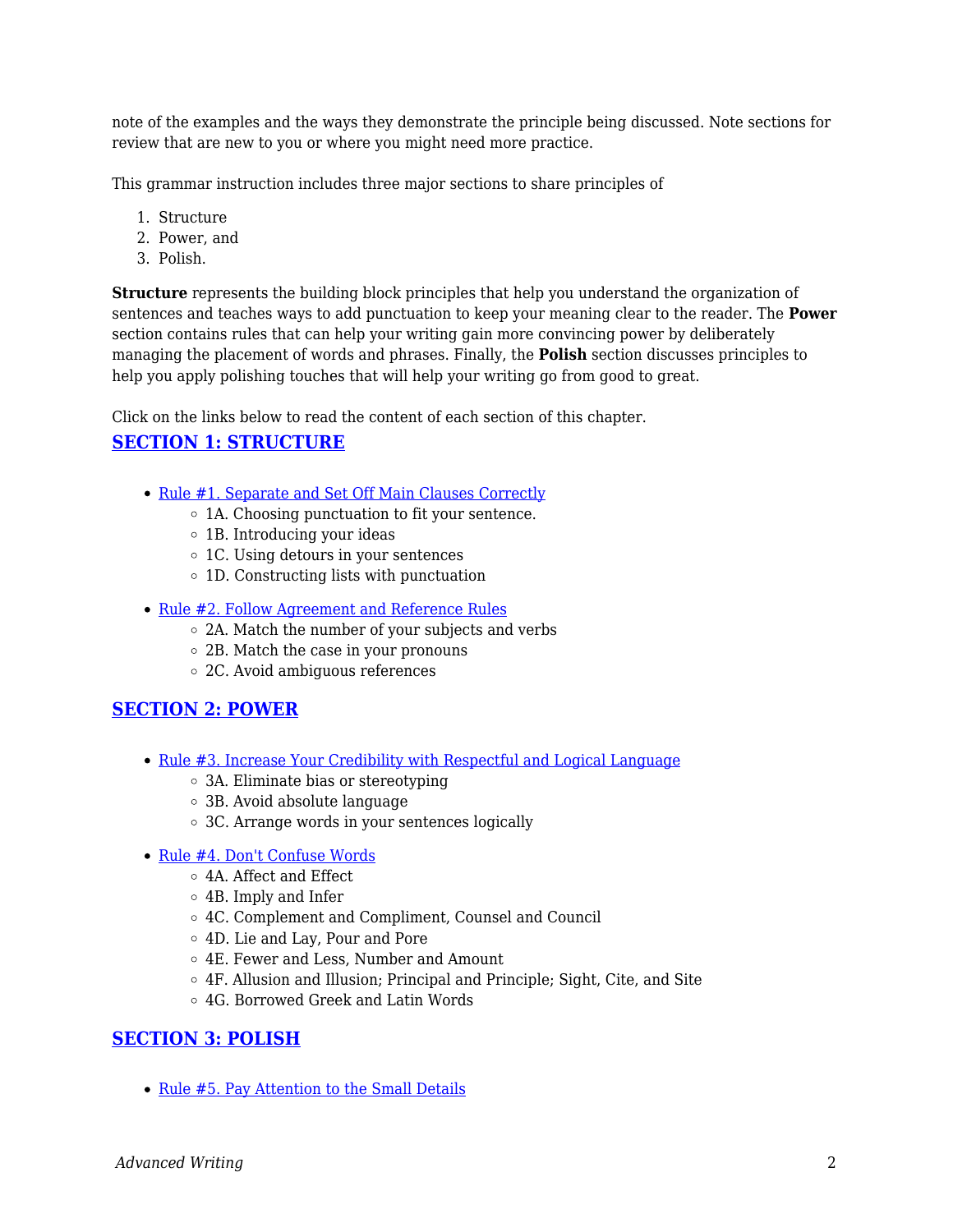- 5A. Use parallelism to increase flow
- $\circ$  5B. Insert hyphens appropriately
- 5C. Use apostrophes appropriately
- [Rule #6. Capitalize, Count, and Quote with Care](https://docs.google.com/document/d/11FF1nSJISPpaUAv65kw4h_6iIWOyPeO3JPc-hsWoY6c/edit#heading=h.f2olvthz10ic)
	- $\circ$  6A. Understand when to capitalize
	- $\circ$  6B. Know how to abbreviate terms and format numbers
	- $\circ$  6C. Employ quotation marks consistently